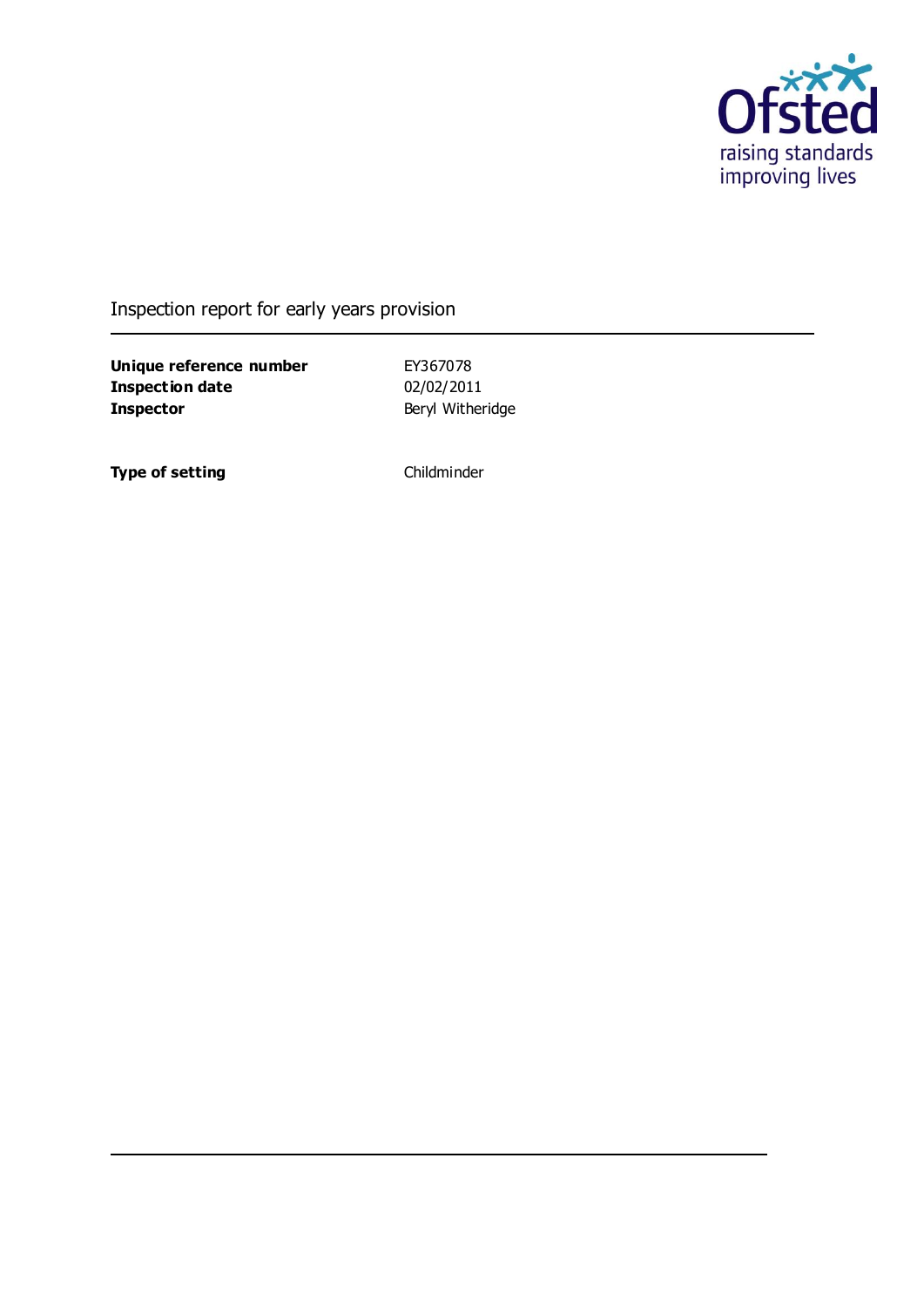The Office for Standards in Education, Children's Services and Skills (Ofsted) regulates and inspects to achieve excellence in the care of children and young people, and in education and skills for learners of all ages. It regulates and inspects childcare and children's social care, and inspects the Children and Family Court Advisory Support Service (Cafcass), schools, colleges, initial teacher training, work-based learning and skills training, adult and community learning, and education and training in prisons and other secure establishments. It assesses council children's services, and inspects services for looked after children, safeguarding and child protection.

If you would like a copy of this document in a different format, such as large print or Braille, please telephone 0300 123 1231, or email enquiries@ofsted.gov.uk.

You may copy all or parts of this document for non-commercial educational purposes, as long as you give details of the source and date of publication and do not alter the information in any way.

T: 0300 123 1231 Textphone: 0161 618 8524 E: enquiries@ofsted.gov.uk W: [www.ofsted.gov.uk](http://www.ofsted.gov.uk/)

© Crown copyright 2011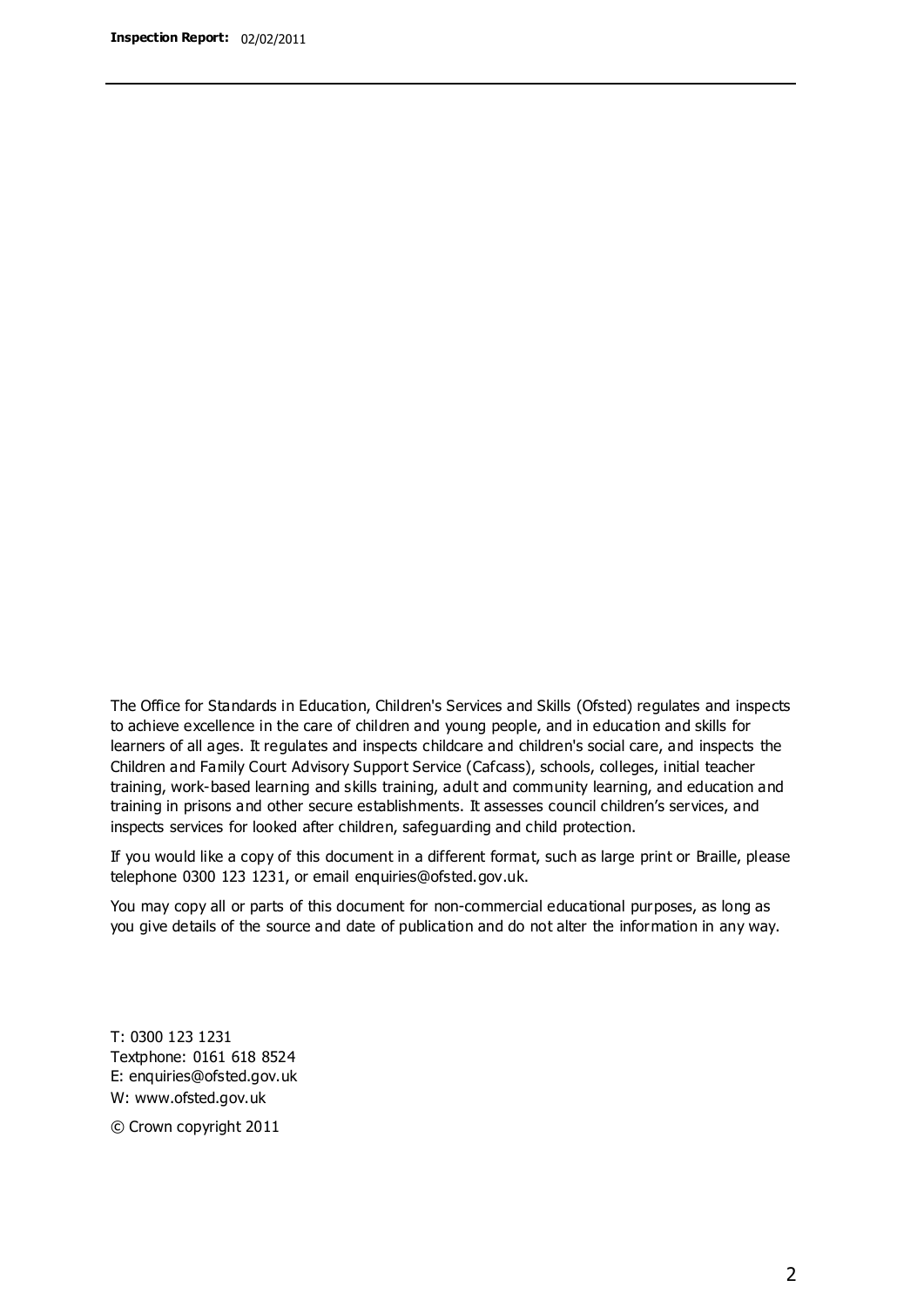# **Introduction**

This inspection was carried out by Ofsted under Sections 49 and 50 of the Childcare Act 2006 on the quality and standards of the registered early years provision. 'Early years provision' refers to provision regulated by Ofsted for children from birth to 31 August following their fifth birthday (the early years age group). The registered person must ensure that this provision complies with the statutory framework for children's learning, development and welfare, known as the *Early* Years Foundation Stage.

The provider must provide a copy of this report to all parents with children at the setting where reasonably practicable. The provider must provide a copy of the report to any other person who asks for one, but may charge a fee for this service (The Childcare (Inspection) Regulations 2008 regulations 9 and 10).

The setting also makes provision for children older than the early years age group which is registered on the voluntary and/or compulsory part(s) of the Childcare Register. This report does not include an evaluation of that provision, but a comment about compliance with the requirements of the Childcare Register is included in Annex B.

Please see our website for more information about each childcare provider. We publish inspection reports, conditions of registration and details of complaints we receive where we or the provider take action to meet the requirements of registration.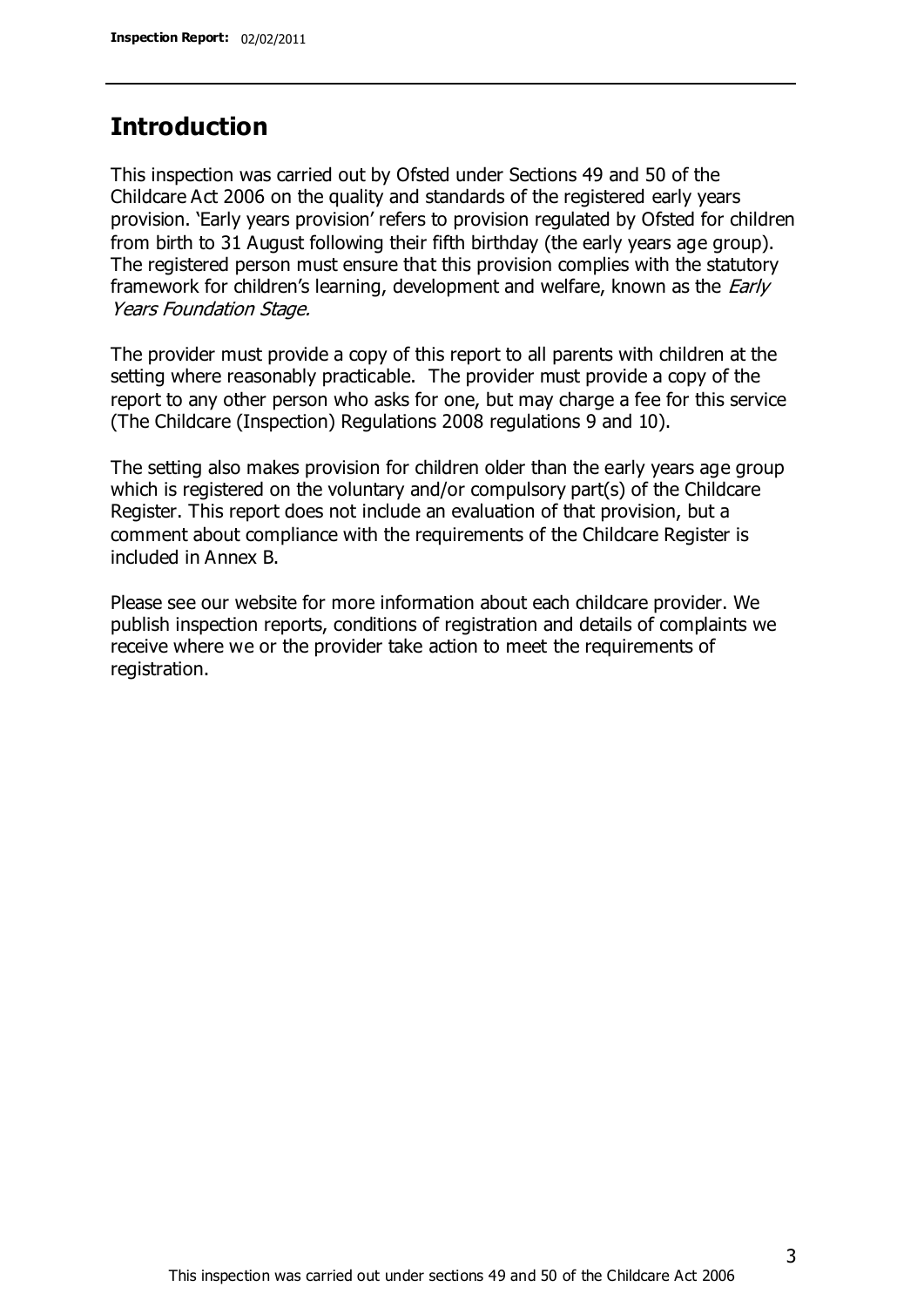# **Description of the childminding**

The childminder was registered in 2008. She lives with her husband and two school aged children in Rochester, Kent. The whole ground floor of the childminder's house is used for childminding and there is a fully enclosed garden for outside play.

The childminder is registered to care for a maximum of 12 children at any one time, when working with two assistants, of whom six may be in the early years age group. When working with one assistant the maximum is 10 children, of whom six may be in the early years age group and when working on her own she is registered to care for four children of whom three may be in the early years age group. She is currently minding 13 children part time, of whom five are in the early years age group. The childminder is registered on the Early Years Register and on both the voluntary and compulsory parts of the Childcare Register. The childminder walks to local schools to take and collect children. The childminder attends the local parent/toddler and childminding groups. The family has a dog, two guinea pigs, six budgies and two goldfish.

The childminder can support children with special educational needs and/or disabilities. She is a member of an approved childminding network and is currently in receipt of funding for nursery education for three and four year olds. She is a member of the National Childminding Association.

# **The overall effectiveness of the early years provision**

Overall the quality of the provision is good.

The childminder demonstrates a secure knowledge of each and every child she cares for which enables her to provide for their individual learning and development. The written observations and assessments do not always reflect this. Children's safety and well-being are promoted well because the childminder has a good understanding of the welfare requirements and acts upon these. The childminder has an excellent partnership with parents and other providers which effectively helps her to meet the unique needs of each child. Her positive use of her self-evaluation and reflective practice ensure that the childminder is successfully continuing her professional development and the continuous improvement of the service she provides.

# **What steps need to be taken to improve provision further?**

To further improve the early years provision the registered person should:

- promote positive attitudes to diversity through activities that encourage children to talk about similarities and differences and the reasons for them to help children to value aspects of their own and other people's lives
- develop the use of ongoing observational assessments of each child's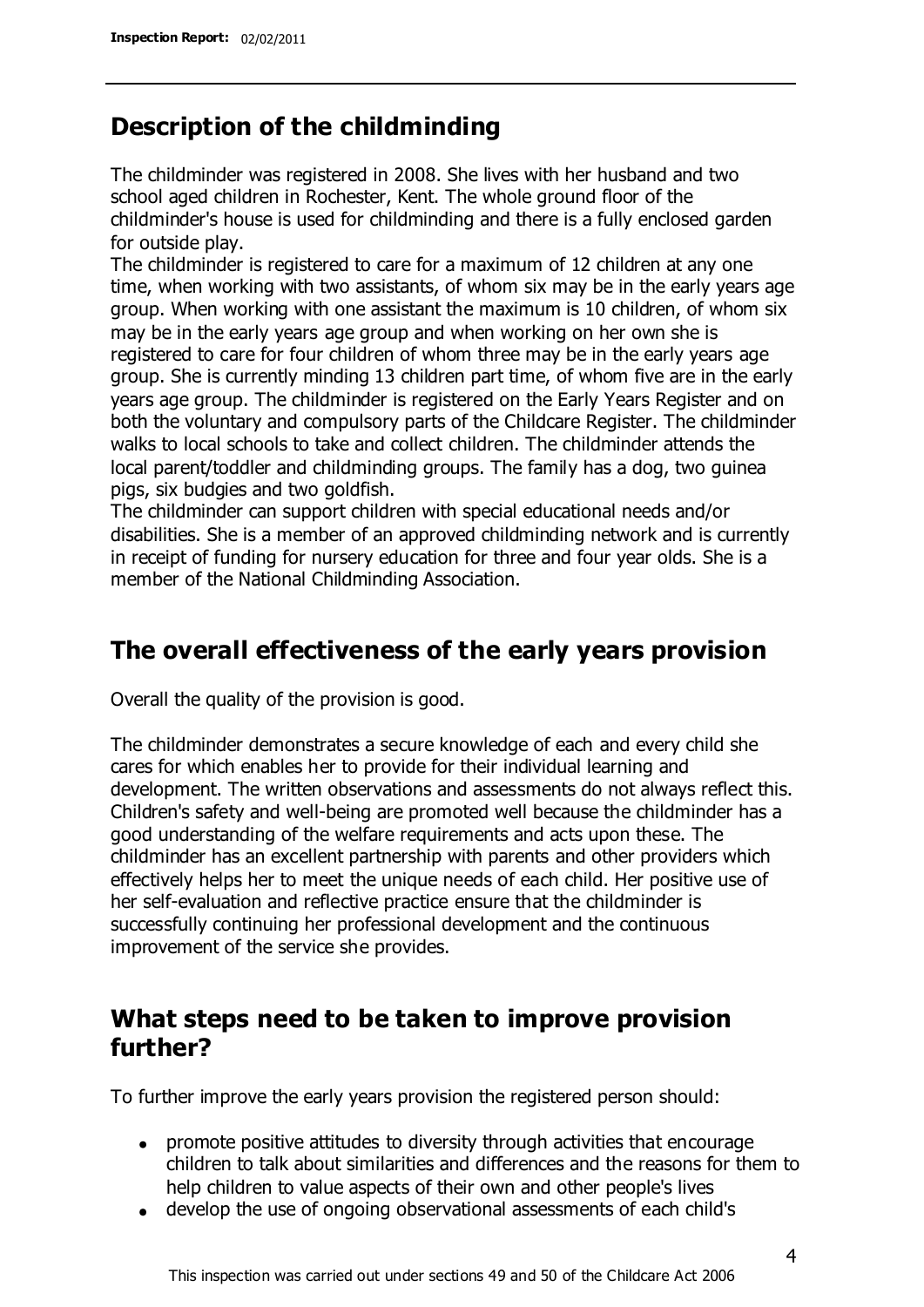achievements and interests and use them to provide relevant and motivating learning experiences that meet children's individual needs.

# **The effectiveness of leadership and management of the early years provision**

The childminder has a clear understanding of the local safeguarding children procedures; she has undertaken updated training and is very aware of her role and responsibility towards the children in her care. She communicates her duty of care to the parents through a very well-developed safeguarding policy and the supporting documentation. This means that children's safety is given high priority. All adults in the home are suitably vetted. The comprehensive risk assessment system means that any hazards within the home and garden or on outings are minimised ensuring children's safety at all times. When walking to and from school, all children, the childminder and her assistants wear high visibility jackets which provide extra safety to the minded children.

Children are valued as individuals and treated with equal concern. They are provided with activities which they can all take part in but these are adapted to meet their own unique needs. Resources are all accessible and suitable to the needs of the ages and stages of the children cared for. Children learn about their local community and the wider world through many outings and activities which are aimed towards their level of understanding. They have regular walks in the woods, they visit places such as country parks, zoos and the Museum of Kent Life. The childminder promotes diversity but is aware that this is an area where she could provide more opportunities for children to learn about differences and similarities and to value aspects of their own and other people's lives.

The childminder is very well organised. All required documentation is in place and she has devised a wide range of policies and procedures which are shared with parents both in paper form and on her website; these underpin her good practice. She has worked hard on the self-evaluation form and built this into a useful document which helps her to identify her strengths and also areas for improvement such as making children's observations more inviting to parents or the development of an outdoor play area with safety flooring for the children. She extends her professional development through meeting with other childminders and exchanging good working practices as well as undertaking further training. She is an accredited childminder and receives regular support from her coordinator.

The childminder has excellent relationships with other providers in the area. She works closely with the local pre-school and the school ensuring they receive up-todate information about children's development thus ensuring a smooth transition from her to them. Her relationship with parents is outstanding. She keeps them fully informed of their children's day and development. Newsletters are sent out regularly and parents are able to see their children's observations and assessments at any time and have an input into their children's future learning. They also have access to her website where they can see photos of their children enjoying the many activities provided for them. Letters from parents, regarding the childminder,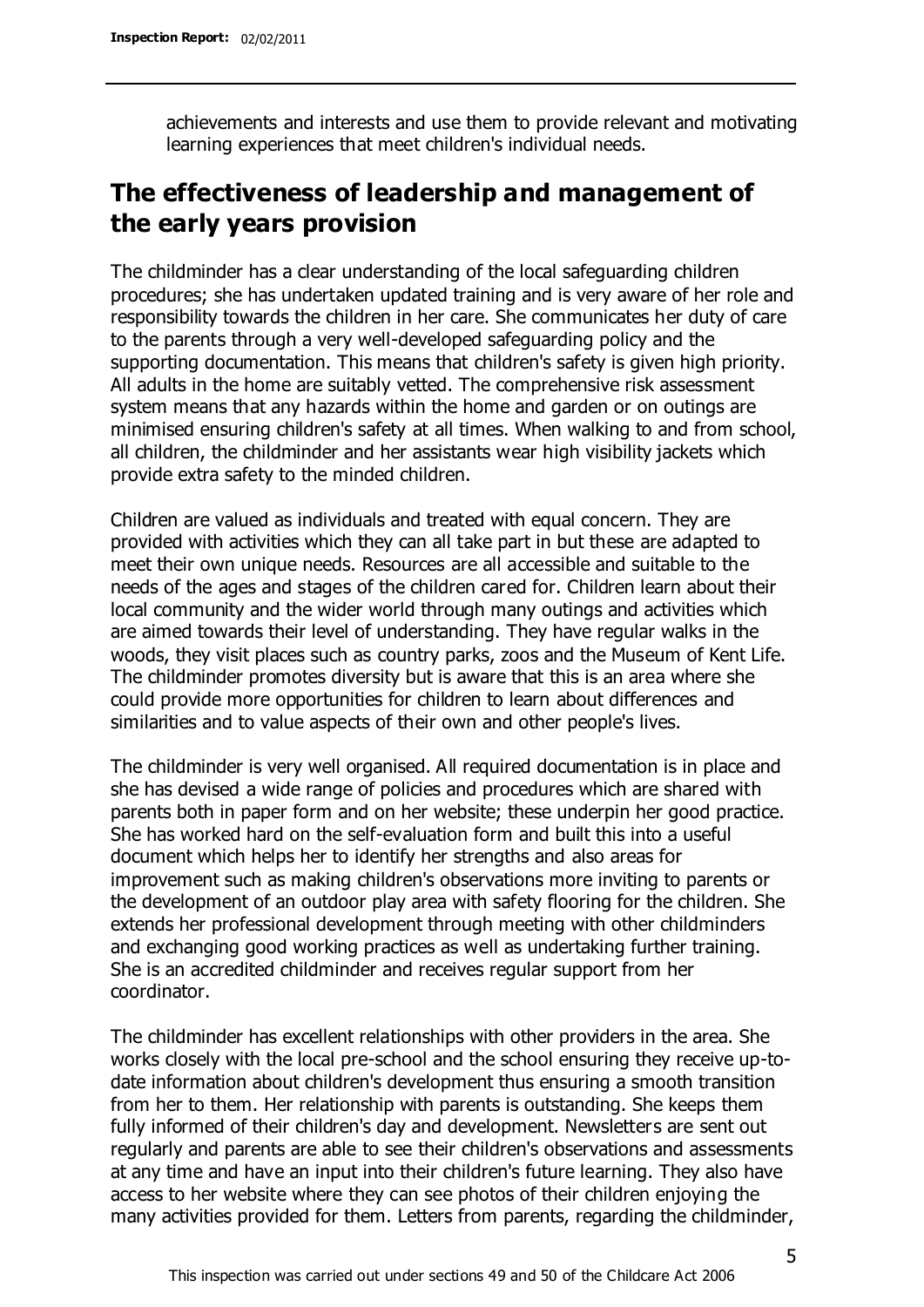are all glowing in their appreciation of her and words such as wonderful, brilliant, caring and outstanding are all used to describe her and her provision. The childminder demonstrates a clear understanding of how establishing partnerships are effective in supporting children's learning and development.

# **The quality and standards of the early years provision and outcomes for children**

Children are very happy and settled in the childminder's care and build close relationships with her and other children. They have easy access to an exciting range of toys, resources and activities which help them make good progress within the early learning goals. The childminder sets up her home to make it a stimulating and inviting environment where children are confident to make independent choices about what they play with. For example, they enjoy role play, acting out familiar situations, then take part in music and dance accompanying the music with musical instruments followed by experimenting with shaving foam, they then move onto the trains and afterwards sit quietly listening to and joining in with stories read by the childminder and finish with action songs and rhymes. They are busy, active and inquisitive children with a thirst to learn which is fully supported by the childminder.

The childminder is beginning to develop a good system to record and chart children's progress. She discusses with parents what children can do when they first start and tracks their progress through observations. This information is then used to plan activities based on children's interests and abilities. Next steps emerge from the observations and the childminder's knowledge of each child but there is little evaluation or assessment of the observations.

Children feel valued and have a strong sense of belonging in the childminder's care. Examples of their artwork are displayed around the room which makes them feel at home and the childminder talks freely about their family with them. The childminder is skilful in supporting children of different ages, through her interaction she ensure the same activity is meaningful for different children by asking questions and providing resources which are appropriate for their ages. Children learn well through this interaction with the childminder and with each other.

Children are supported to learn good hygiene skills through the use of effective routines. For example, the childminder has installed a soap dispenser and a paper towel dispenser in the bathroom for the children to use, therefore, minimising the risk of infection. Food provided is fresh, homemade and well balanced; children know how to make healthy choices. They are able to plant, grow and pick their own fruits and vegetables which they then wash and eat; they understand what is good for them and their bodies. Children take regular walks in the woods and talk eagerly about what they have seen there and how the childminder's dog likes to chase the squirrels. They love singing and dancing and understand what is happening to their bodies when they exercise. High importance is given to their safety and they learn to keep themselves safe. They take part in regular fire drills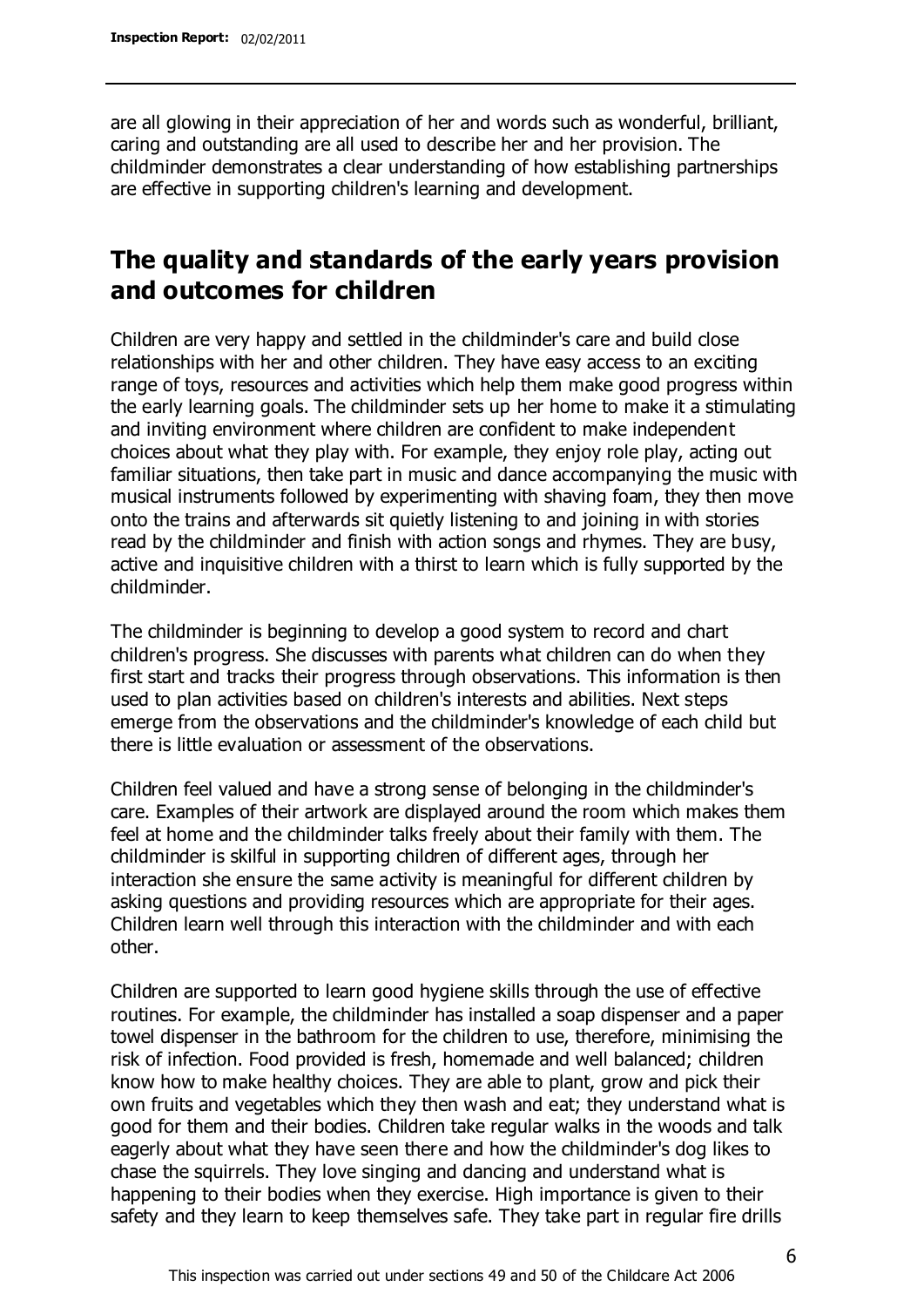and demonstrate a good knowledge of road safety.

The childminder supports children's behaviour. She is an excellent role model and remains calm at all times. She encourages children to respect each other and take turns and sharing. Children benefit from lots of praise and encouragement which teaches them to look for attention in a positive way and builds their confidence and self-esteem. Children's social skills are developed through visits to the childminding group where they meet other adults and children in a safe environment. Children are provided with effective learning opportunities in a safe and caring environment. Their language skills are promoted through discussion and they love to help in the telling of stories, anticipating what happens next. Children have access to an extensive range of experiences which contribute towards their learning and development.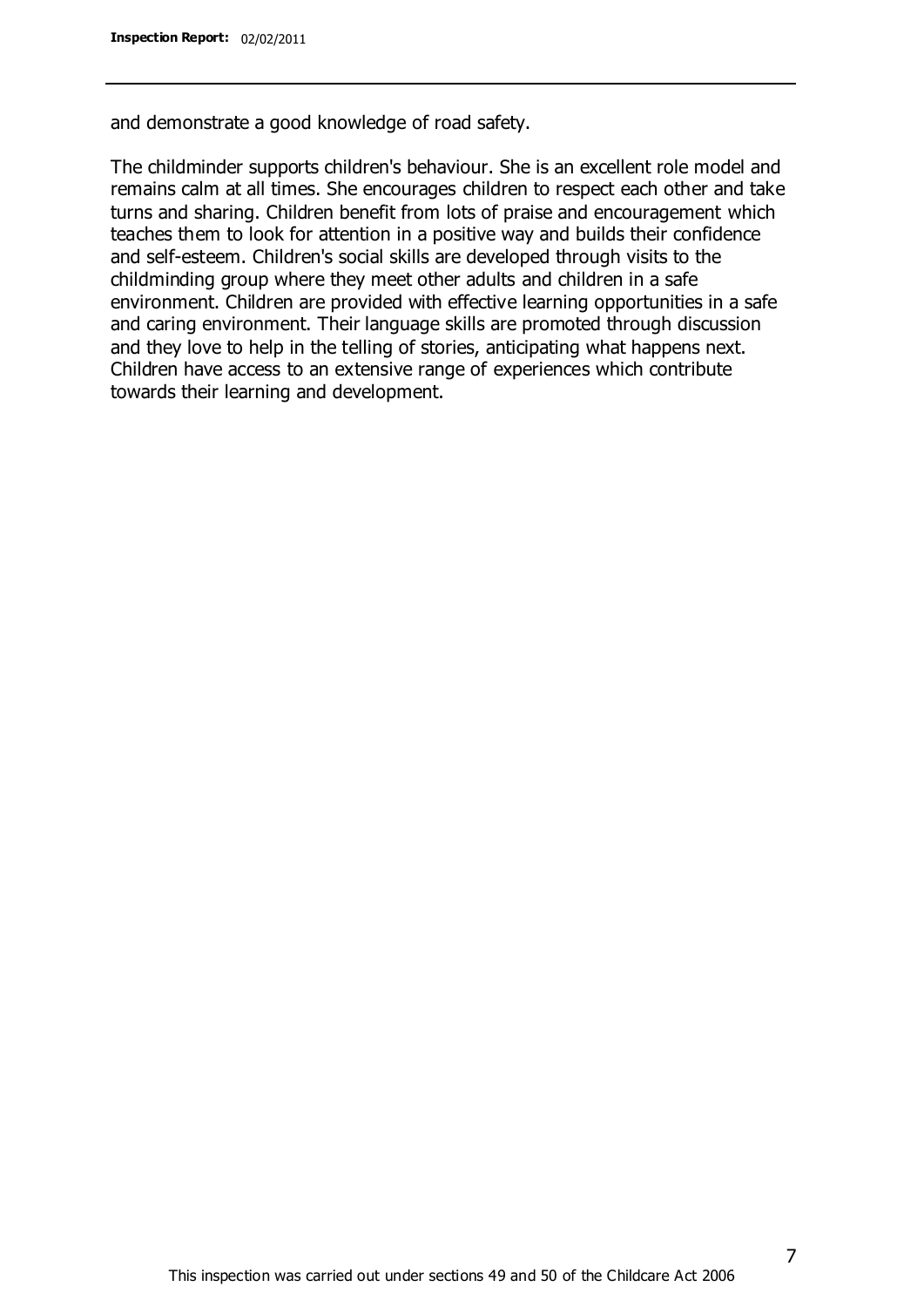# **Annex A: record of inspection judgements**

#### **The key inspection judgements and what they mean**

Grade 1 is Outstanding: this aspect of the provision is of exceptionally high quality Grade 2 is Good: this aspect of the provision is strong Grade 3 is Satisfactory: this aspect of the provision is sound Grade 4 is Inadequate: this aspect of the provision is not good enough

### **The overall effectiveness of the early years provision**

| How well does the setting meet the needs of the<br>children in the Early Years Foundation Stage? |  |
|--------------------------------------------------------------------------------------------------|--|
| The capacity of the provision to maintain continuous                                             |  |
| improvement                                                                                      |  |

### **The effectiveness of leadership and management of the early years provision**

| The effectiveness of leadership and management of the             |  |
|-------------------------------------------------------------------|--|
| <b>Early Years Foundation Stage</b>                               |  |
| The effectiveness of leadership and management in embedding       |  |
| ambition and driving improvement                                  |  |
| The effectiveness with which the setting deploys resources        |  |
| The effectiveness with which the setting promotes equality and    |  |
| diversity                                                         |  |
| The effectiveness of safeguarding                                 |  |
| The effectiveness of the setting's self-evaluation, including the |  |
| steps taken to promote improvement                                |  |
| The effectiveness of partnerships                                 |  |
| The effectiveness of the setting's engagement with parents and    |  |
| carers                                                            |  |

## **The quality of the provision in the Early Years Foundation Stage**

The quality of the provision in the Early Years Foundation Stage  $\vert$  2

## **Outcomes for children in the Early Years Foundation Stage**

| <b>Outcomes for children in the Early Years Foundation</b>    |  |
|---------------------------------------------------------------|--|
| <b>Stage</b>                                                  |  |
| The extent to which children achieve and enjoy their learning |  |
| The extent to which children feel safe                        |  |
| The extent to which children adopt healthy lifestyles         |  |
| The extent to which children make a positive contribution     |  |
| The extent to which children develop skills for the future    |  |

Any complaints about the inspection or report should be made following the procedures set out in the guidance available from Ofsted's website: www.ofsted.gov.uk